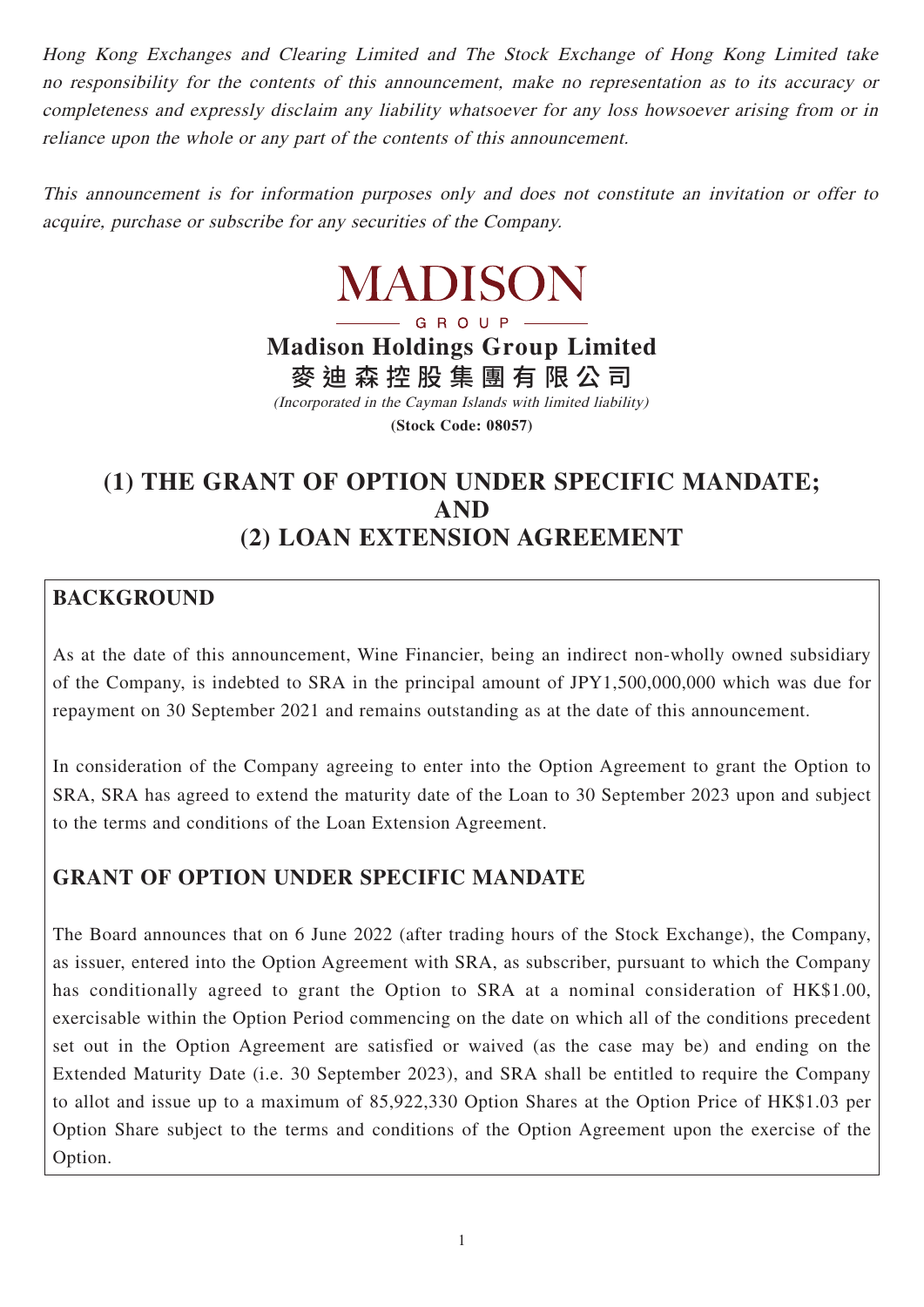The Option Completion is subject to, among other things, the Loan Extension Agreement having become unconditional (save for the condition for the Option Agreement to become unconditional).

Upon exercise of the Option by SRA, the aggregate Option Price for the relevant Option Shares payable by SRA shall be set-off against an equivalent amount of the principal amount of the Loan on a dollar-for-dollar basis.

# **LOAN EXTENSION AGREEMENT**

The Board also announces that on 6 June 2022, SRA, as lender, Wine Financier, as borrower, and Hackett Enterprises, Mr. Ting Pang Wan Raymond and the Company, as guarantors, entered into the Loan Extension Agreement, pursuant to which SRA has conditionally agreed to extend the maturity date of the Loan to 30 September 2023 upon and subject to the terms and conditions of the Loan Extension Agreement.

The Loan Extension is subject to, among other things, the Option Agreement having become unconditional (save for the condition for the Loan Extension Agreement to become unconditional).

# **GEM LISTING RULES IMPLICATIONS**

The Option Shares will be allotted and issued under the Specific Mandate. Application will be made by the Company to the Stock Exchange for the listing of, and permission to deal in, the Option Shares. The Company will not apply to the Stock Exchange for the listing of, and permission to deal in, the Option.

The Company will seek the Shareholders' approval at the EGM for the grant of the Specific Mandate to allot and issue the Option Shares.

## **GENERAL**

The EGM will be convened and held for the Shareholders to consider and, if thought fit, pass the ordinary resolution(s) to approve, among other things, the Option Agreement and the transactions contemplated thereunder (including but not limited to the allotment and issue of the Option Shares under the Specific Mandate). A circular containing, among other things, further details of the grant of Option and a notice convening the EGM, will be despatched to the Shareholders as soon as practicable.

**Option Completion and the Loan Extension are subject to the fulfillment or waiver (as the case may be) of the conditions precedent set out in the Option Agreement and the Loan Extension Agreement respectively and therefore the grant of Option and/or the Loan Extension may or may not proceed. Shareholders and potential investors of the Company are advised to exercise caution when dealing in the Shares.**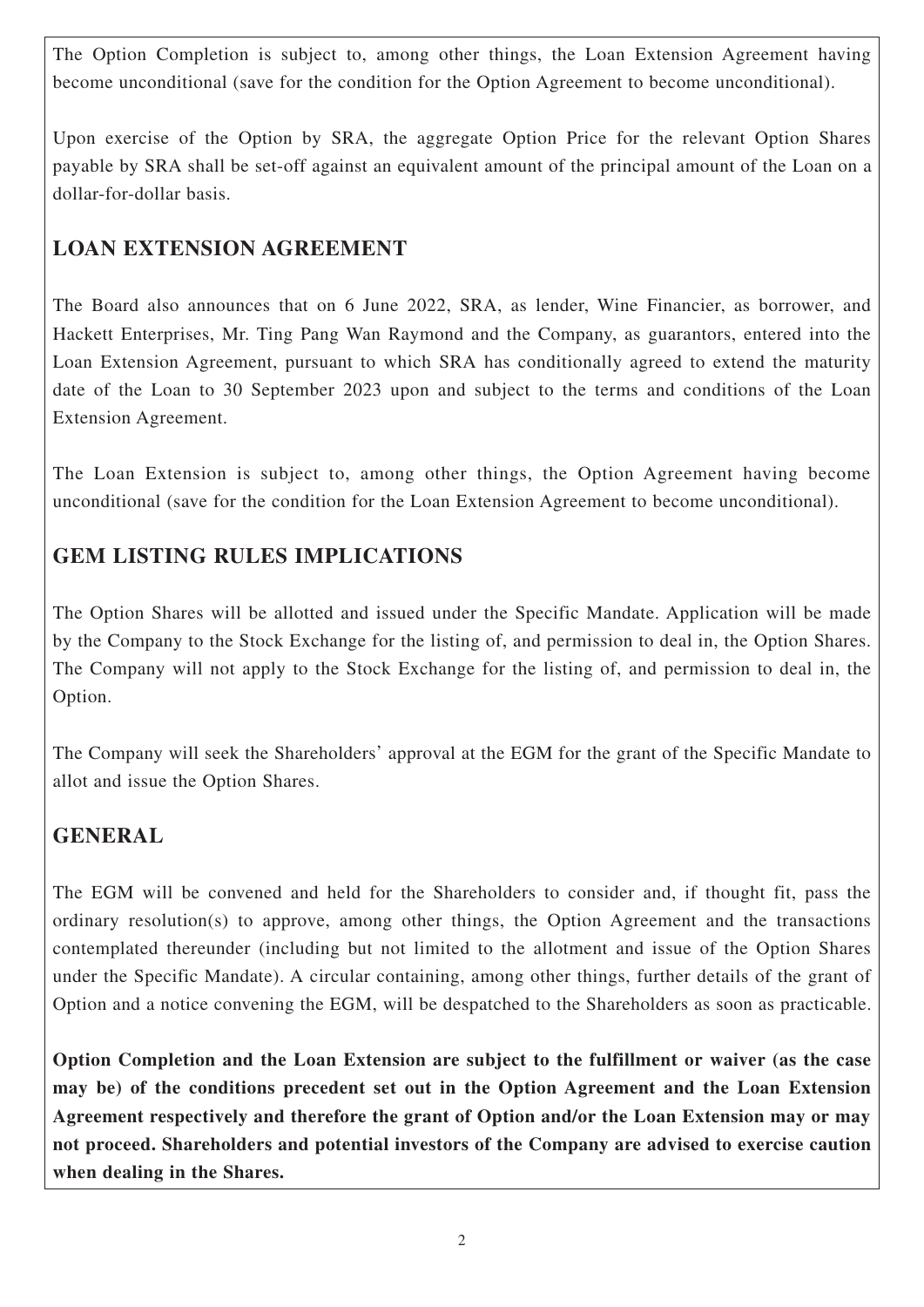## **BACKGROUND**

As at the date of this announcement, Wine Financier, being a non-wholly owned subsidiary of the Company, is indebted to SRA in the principal amount of JPY1,500,000,000 which was due for repayment on 30 September 2021 and remains outstanding as at the date of this announcement.

In consideration of the Company agreeing to enter into the Option Agreement to grant the Option to SRA, SRA has agreed to extend the maturity date of the Loan to 30 September 2023 upon and subject to the terms and conditions of the Loan Extension Agreement.

## **THE OPTION AGREEMENT**

The principal terms of the Option Agreement are set out as follows:

| Date:    |     | 6 June 2022                 |
|----------|-----|-----------------------------|
| Parties: | (1) | The Company, as issuer; and |
|          |     | (ii) SRA, as subscriber     |

As at the date of this announcement, Software Research Associates, Inc., being a direct whollyowned subsidiary of SRA, is interested in 40,454,545 Shares, representing approximately 6.49% of the issued share capital of the Company. As at the date of this announcement, Wine Financier, being an indirect non-wholly owned subsidiary of the Company, is indebted to SRA in the principal amount of JPY1,500,000,000.

## **The Grant of Option**

Pursuant to the Option Agreement, the Company has conditionally agreed to grant the Option to SRA at a nominal consideration of HK\$1.00, exercisable within the Option Period commencing on the date on which all of the conditions precedent set out in the Option Agreement are satisfied or waived (as the case may be) and ending at 5:00 p.m. on the Extended Maturity Date (i.e. 30 September 2023), and SRA shall be entitled to require the Company to allot and issue up to a maximum of 85,922,330 Option Shares at the Option Price of HK\$1.03 per Option Share subject to the terms and conditions of the Option Agreement upon the exercise of the Option.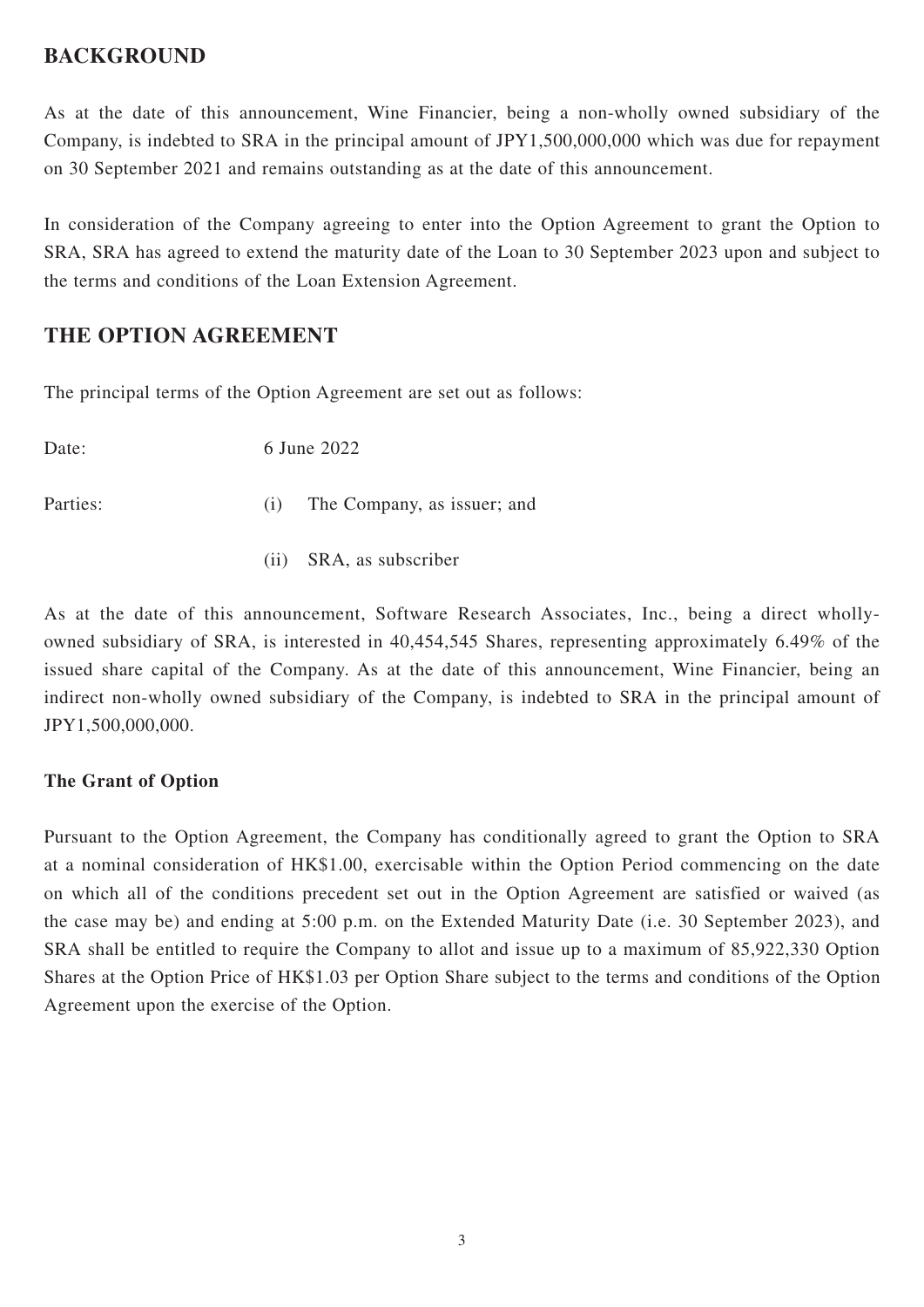### **Exercise of Option**

The Option can be exercised in whole or in part in relation to all (or part of) the Option Shares at any time during the Option Period provided that the Option Shares subject to the Option Exercise Notice shall be 5,000,000 Shares or an integral multiple thereof provided that where the Option Shares subject to the Option is less than 5,000,000 Shares, the Option Exercise Notice shall relate to the entire number of such Option Shares.

## **Option Period**

The Option Period shall commence on the date on which all of the conditions precedent set out in the Option Agreement are satisfied or waived (as the case may be) and ending at 5:00 p.m. (Hong Kong time) on the Extended Maturity Date (i.e. 30 September 2023) (both days inclusive).

#### **Option Shares**

Assuming full exercise of the Option, the aggregate of 85,922,330 Option Shares represent:

- (i) approximately 13.79% of the existing issued share capital of the Company as at the date of this announcement; and
- (ii) approximately 12.12% of the issued share capital of the Company as enlarged by the allotment and issue of the Option Shares (assuming there will be no change to the issued share capital of the Company from the date of this announcement to the date of full exercise of the Option).

## **Option Price**

The Option Price of HK\$1.03 represents:

- (i) a premium of approximately 8.42% over the closing price of HK\$0.95 per Share as quoted on the Stock Exchange on the date of the Option Agreement; and
- (ii) the average closing price of HK\$1.03 per Share as quoted on the Stock Exchange for the last five consecutive trading days prior to the date of the Option Agreement.

The Option Price was arrived at after arm's length negotiation between the Company and SRA with reference to, among others, the prevailing market performance of the Shares.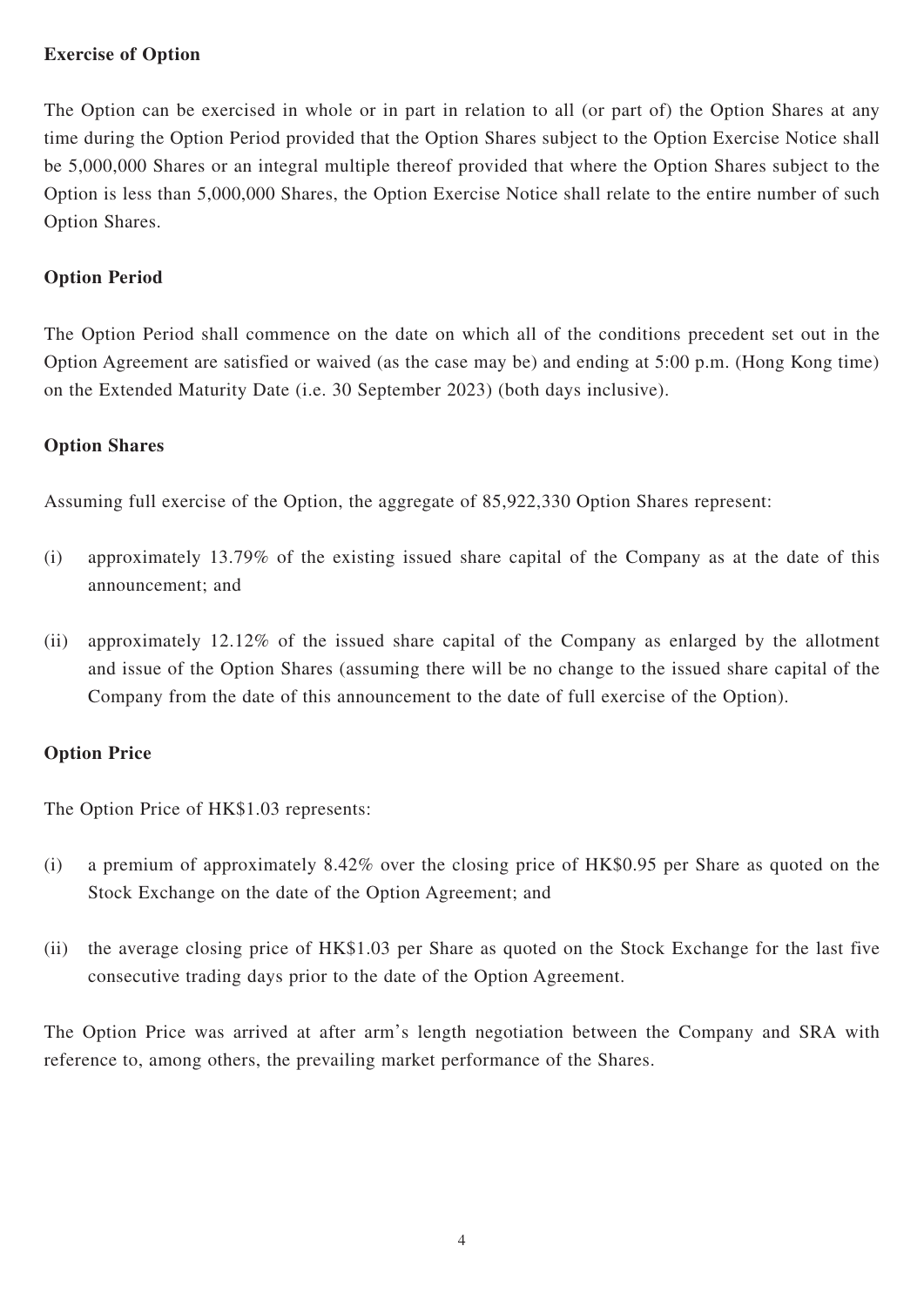Upon the exercise of the Option by SRA, the aggregate Option Price for the relevant Option Shares payable by SRA shall be set-off against an equivalent amount of the principal amount of the Loan on a dollar-for-dollar-basis.

### **Adjustment to Option Price**

If the Company or SRA considers that an adjustment should be made to the Option Price or the whole of the Option Shares as a result of the reorganisation of the share capital of the Company or any change in the share capital of the Company (including but not limited to the sub-division or consolidation of the Shares), the Company shall at its own expense request the auditors for the time being of the Company or an independent financial adviser to determine (acting as experts) as soon as practicable what adjustment (if any) to the Option Price or the whole of the Option Shares is fair and reasonable to take account thereof, and the date on which such adjustment should take effect and upon such determination, such adjustment (if any) shall be made and shall take effect in accordance with such determination. The costs and expenses for such certification shall be borne by the Company.

#### **Ranking of the Option Shares**

Upon the exercise of the Option and the payment of the Option Price for the relevant Option Shares subject to an Option Exercise Notice, the Company shall allot and issue the Option Shares to SRA from all liens, charges, encumbrances or third party rights, interests or claims of any nature whatsoever together with all rights attaching thereto (including the right to receive dividends and other distributions) with effect from the Option Completion Date.

The Option Shares, when allotted and issued, shall rank pari passu in all respects among themselves and with all other Shares in issue on the date of allotment and issue of the Option Shares.

## **Transferability of the Option**

The Option shall not be transferrable and SRA shall not in any way sell, transfer, charge, mortgage, encumber or create any interest whatsoever in favour of any third party over or in relation to the Option or enter into any agreement so to do. Any breach of the foregoing by SRA shall entitle the Company to cancel the Option or any party thereof granted to SRA to the extent not already exercised.

#### **Lapse of Option**

The Option (to the extent not already exercised) shall lapse automatically on the earliest of: (a) the expiry of the Option Period; (b) the breach of the transferability of the Option; or (c) the date of commencement of the winding-up of the Company.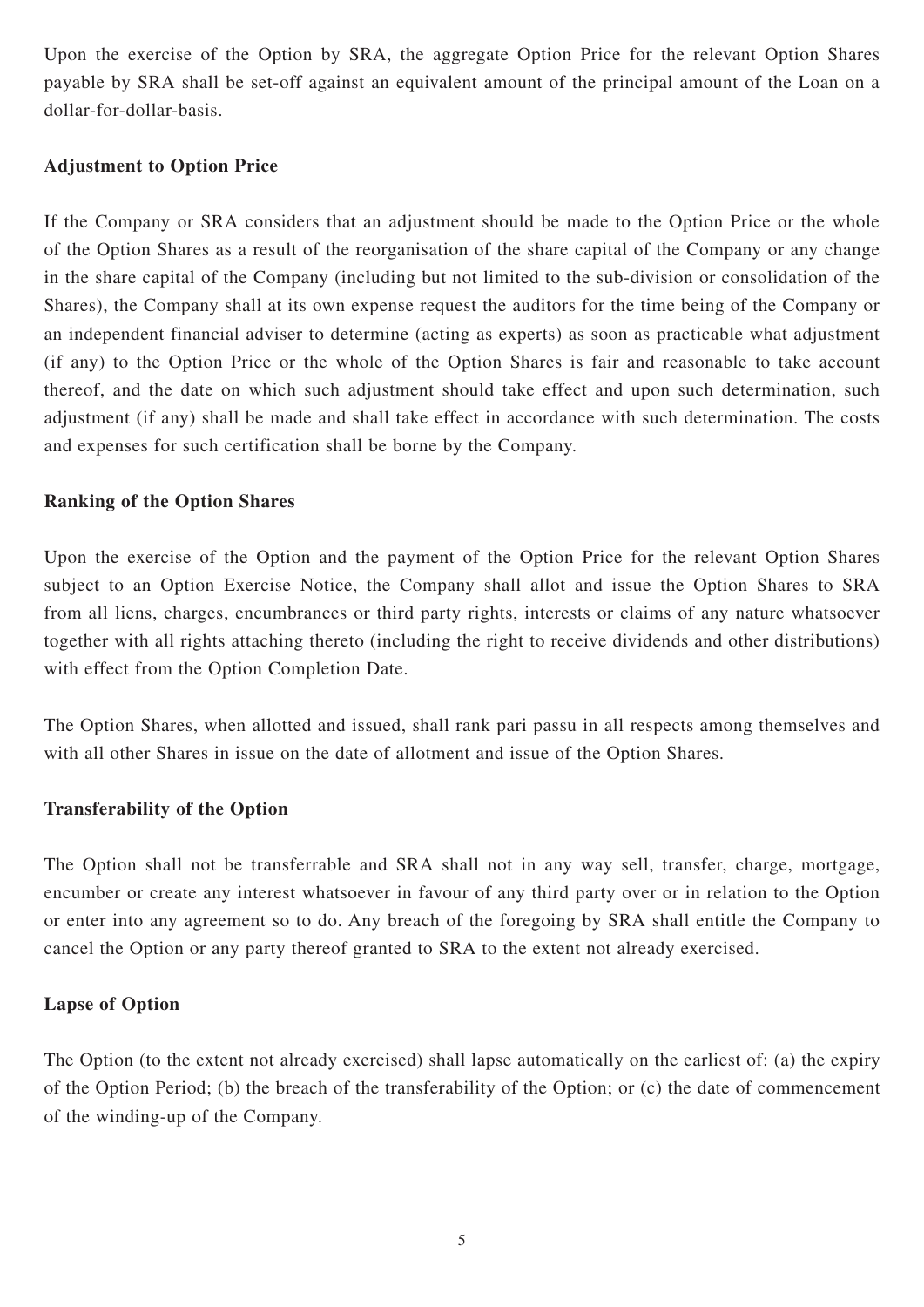#### **Cancellation of Option**

Save for the occurrence of any breach of the transferability of the Option by SRA, any Option granted but not exercised cannot be cancelled except with the written consent of SRA and prior approval of the Board.

#### **Application of listing**

The Company will apply to the Stock Exchange for the listing of, and permission to deal in, the Option Shares. The Company will not apply to the Stock Exchange for the listing of, and permission to deal in, the Option.

#### **Specific Mandate**

The Option Shares will be allotted and issued pursuant to the Specific Mandate which is subject to Shareholders' approval at the EGM.

#### **Conditions precedent**

The grant of Option and the Option Completion are conditional upon the fulfillment or waiver (as the case may be) of the following conditions precedent:

- (a) all necessary consents and approvals required to be obtained on the part of SRA in respect of the Option Agreement and the transactions contemplated thereunder having been obtained and remained in full force and effect;
- (b) all necessary consents and approvals required to be obtained on the part of the Company in respect of the Option Agreement and the transactions contemplated thereunder having been obtained and remained in full force and effect;
- (c) the passing by the Shareholders who are allowed to vote and not required to abstain from voting, at the EGM to be convened and held in accordance with the GEM Listing Rules, of an ordinary resolution to approve, the Option Agreement and the transactions contemplated thereunder, including but not limited to the grant of the Option and the allotment and issue of the Option Shares under the Specific Mandate, as applicable;
- (d) the GEM Listing Committee of the Stock Exchange shall have granted (either unconditionally or subject to conditions to which neither the Company nor SRA shall reasonably object) the listing of and permission to deal in the Option Shares to be issued upon the exercise of the Option;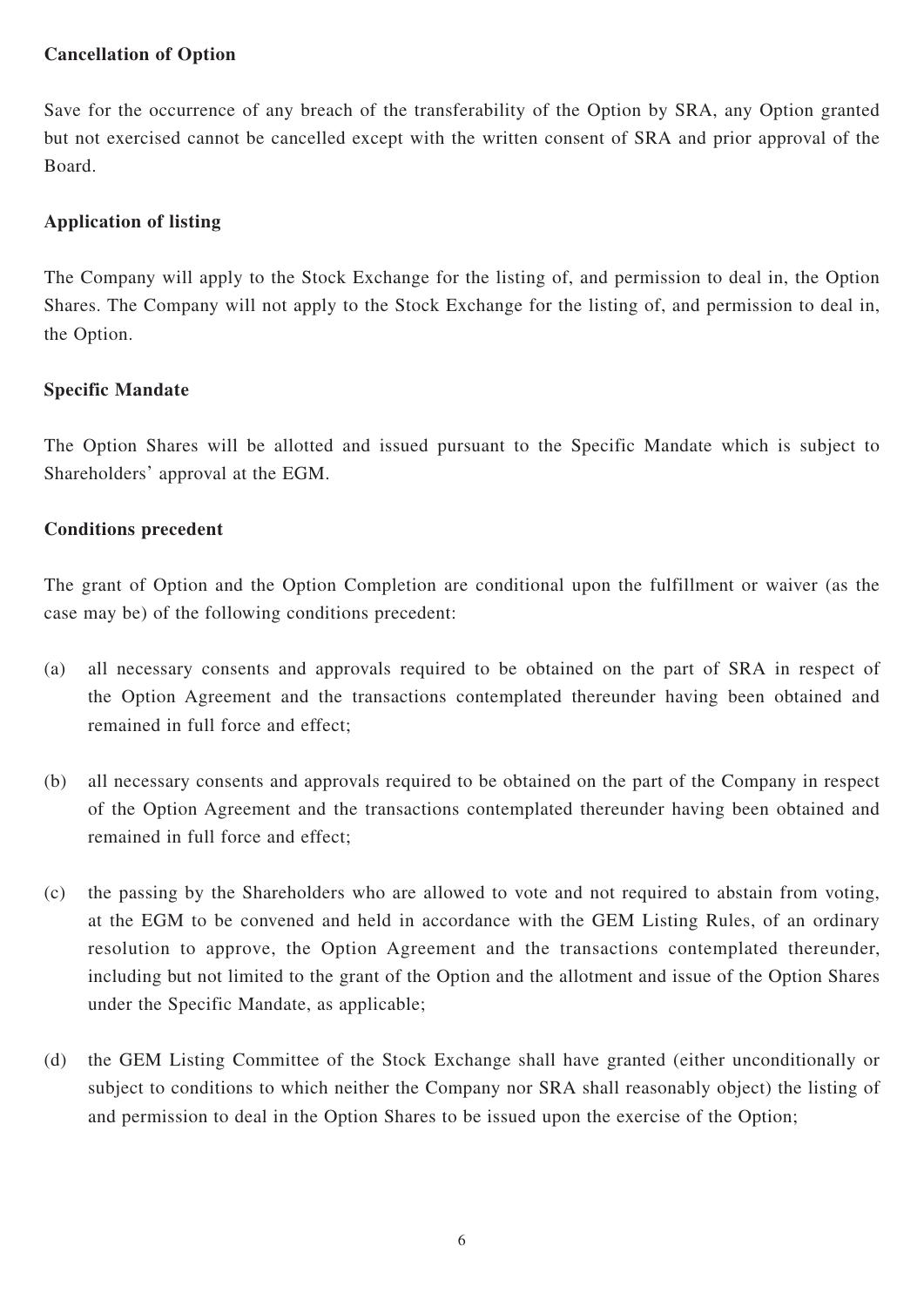- (e) the Loan Extension Agreement having becoming unconditional (save for the condition for the Option Agreement to become unconditional); and
- (f) the warranties provided by the Company remaining true and accurate and not misleading in all material respects.

SRA may at its absolute discretion at any time waive in writing the condition precedent as set out in (f) above and such waiver may be made subject to such terms and conditions as are determined by SRA. Save for the condition precedent as set out in (f) above, none of the conditions precedent is capable of being waived.

If any of the above conditions precedent are not fulfilled (or as the case may be, waived) on or before 5:00 p.m. on 31 August 2022, or such later date as the Company and SRA may agree, the Option Agreement will lapse and become null and void and the parties thereto shall be released from all obligations thereunder, save for the liabilities for any antecedent breaches thereof.

#### **Option Completion**

Subject to the fulfillment or waiver (as the case may be) of the conditions precedent as detailed above and exercise of the Option by SRA within the Option Period, Option Completion shall take place at 3:00 p.m. at the principal place of business of the Company on the Option Completion Date, being the third Business Day following the date of the Option Exercise Notice (or such other date as may be agreed between the Company and SRA in writing).

#### **Lock-up undertaking**

Pursuant to the Option Agreement, SRA undertakes and warrants to the Company that during the lock-up period commencing on the first Option Completion Date and ending on the Extended Maturity Date (i.e. 30 September 2023) (both days inclusive), it will not and shall procure its nominee(s) (where applicable) not to sell, transfer, dispose of or enter into any agreement have similar effect or otherwise create any options, rights, interests or encumbrances in respect of any of the Option Shares without prior written approval from the Company.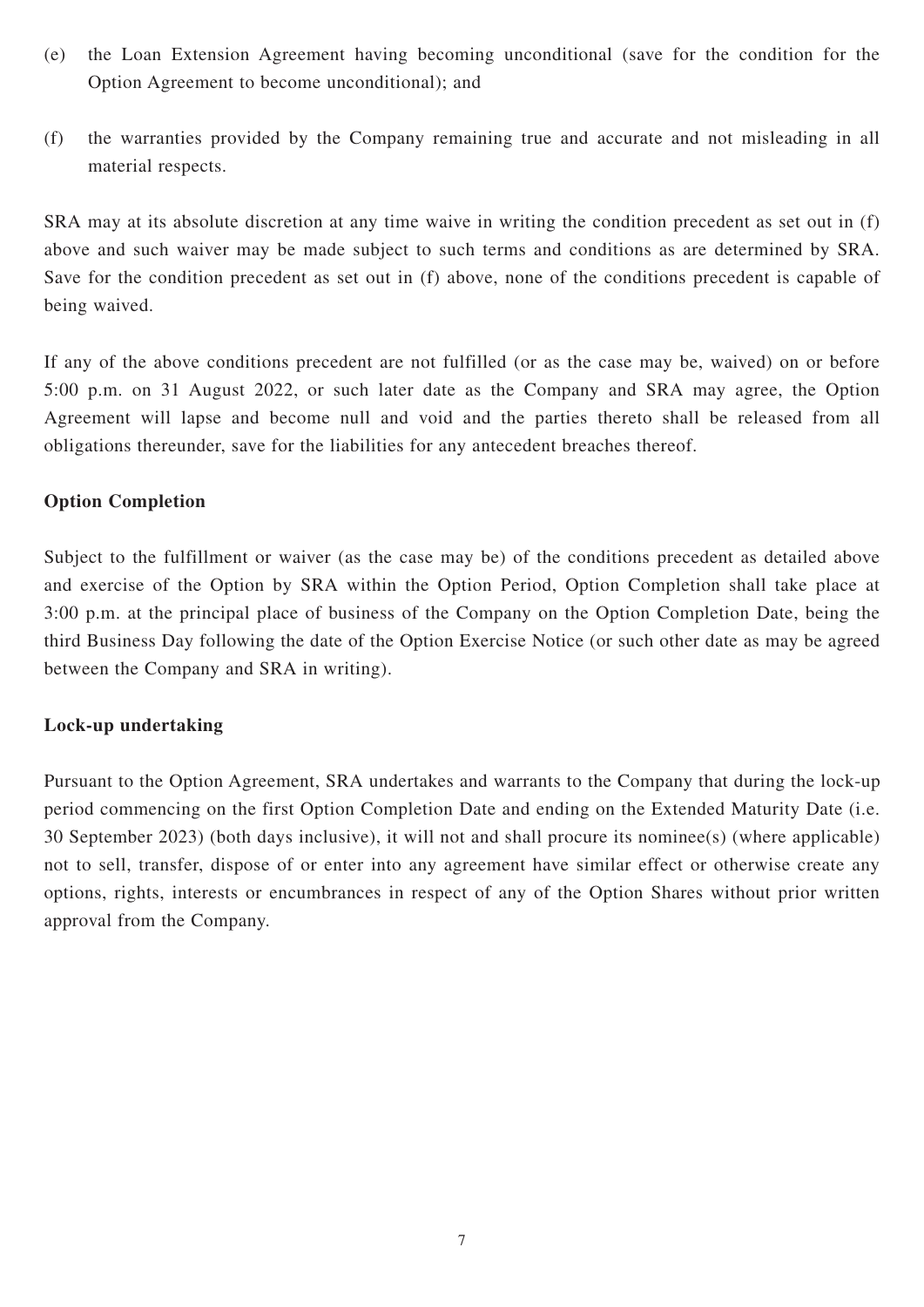## **EFFECT ON SHAREHOLDING STRUCTURE OF THE COMPANY**

The table below illustrates the shareholding structure of the Company (i) as at the date of this announcement; and (ii) immediately after the allotment and issue of the Option Shares in full (assuming there being no other changes in the share capital of the Company between the date of this announcement and the full exercise of the Option).

| <b>Name of Shareholders</b>                 |                  | As at the date of this<br>announcement |                  | Immediately after the allotment<br>and issue of the Option Shares<br>in full (assuming there being<br>no other changes in<br>the share capital of the<br>Company between the<br>date of this announcement<br>and the full exercise of<br>the Option) |
|---------------------------------------------|------------------|----------------------------------------|------------------|------------------------------------------------------------------------------------------------------------------------------------------------------------------------------------------------------------------------------------------------------|
|                                             | Number of        |                                        | Number of        |                                                                                                                                                                                                                                                      |
|                                             | <b>Shares</b>    | Approximate %                          | <b>Shares</b>    | Approximate %                                                                                                                                                                                                                                        |
| Royal Spectrum Holding Company Limited      |                  |                                        |                  |                                                                                                                                                                                                                                                      |
| ("Royal Spectrum") (Notes 1 and 2)          | 196,800,000      | 31.58%                                 | 196,800,000      | 27.76%                                                                                                                                                                                                                                               |
| <b>CVP</b> Financial Group Limited          |                  |                                        |                  |                                                                                                                                                                                                                                                      |
| ("CVP Financial") (Note 2)                  | 50,487,272       | 8.10%                                  | 50,487,272       | 7.12%                                                                                                                                                                                                                                                |
| Mr. Ting Pang Wan Raymond                   |                  |                                        |                  |                                                                                                                                                                                                                                                      |
| ("Mr. Ting") (Note 1 and 2)                 | 8,060,000        | 1.29%                                  | 8,060,000        | 1.14%                                                                                                                                                                                                                                                |
| Kaiser Capital Holdings Limited             |                  |                                        |                  |                                                                                                                                                                                                                                                      |
| ("Kaiser Capital") (Note 2)                 | 1,217,200        | 0.20%                                  | 1,217,200        | 0.17%                                                                                                                                                                                                                                                |
| Highgrade Holding Limited                   |                  |                                        |                  |                                                                                                                                                                                                                                                      |
| ("Highgrade Holding") (Note 2)              | 187,200          | 0.03%                                  | 187,200          | 0.03%                                                                                                                                                                                                                                                |
| Atlantis Investment Management Limited      |                  |                                        |                  |                                                                                                                                                                                                                                                      |
| ("Atlantis Investment") (Note 3)            | 68,224,500       | 10.95%                                 | 68,224,500       | 9.62%                                                                                                                                                                                                                                                |
| Software Research Associates, Inc. (Note 4) | 40,454,545       | 6.49%                                  | 40,454,545       | 5.71%                                                                                                                                                                                                                                                |
| $SRA$ (Note 4)                              |                  |                                        | 85,922,330       | 12.12%                                                                                                                                                                                                                                               |
| Directors:                                  |                  |                                        |                  |                                                                                                                                                                                                                                                      |
| Mr. Zhang Li ("Mr. Zhang")                  | 442,000 (Note 5) | 0.07%                                  | 442,000 (Note 5) | 0.06%                                                                                                                                                                                                                                                |
| Mr. Ji Zuguang ("Mr. Ji")                   | 208,978 (Note 6) | 0.03%                                  | 208,978 (Note 6) | 0.03%                                                                                                                                                                                                                                                |
| <b>Public Shareholders</b>                  | 257,045,532      | 41.25%                                 | 257,045,532      | 36.25%                                                                                                                                                                                                                                               |
| Total:                                      | 623, 127, 227    | 100.00%                                | 709,049,557      | 100.00%                                                                                                                                                                                                                                              |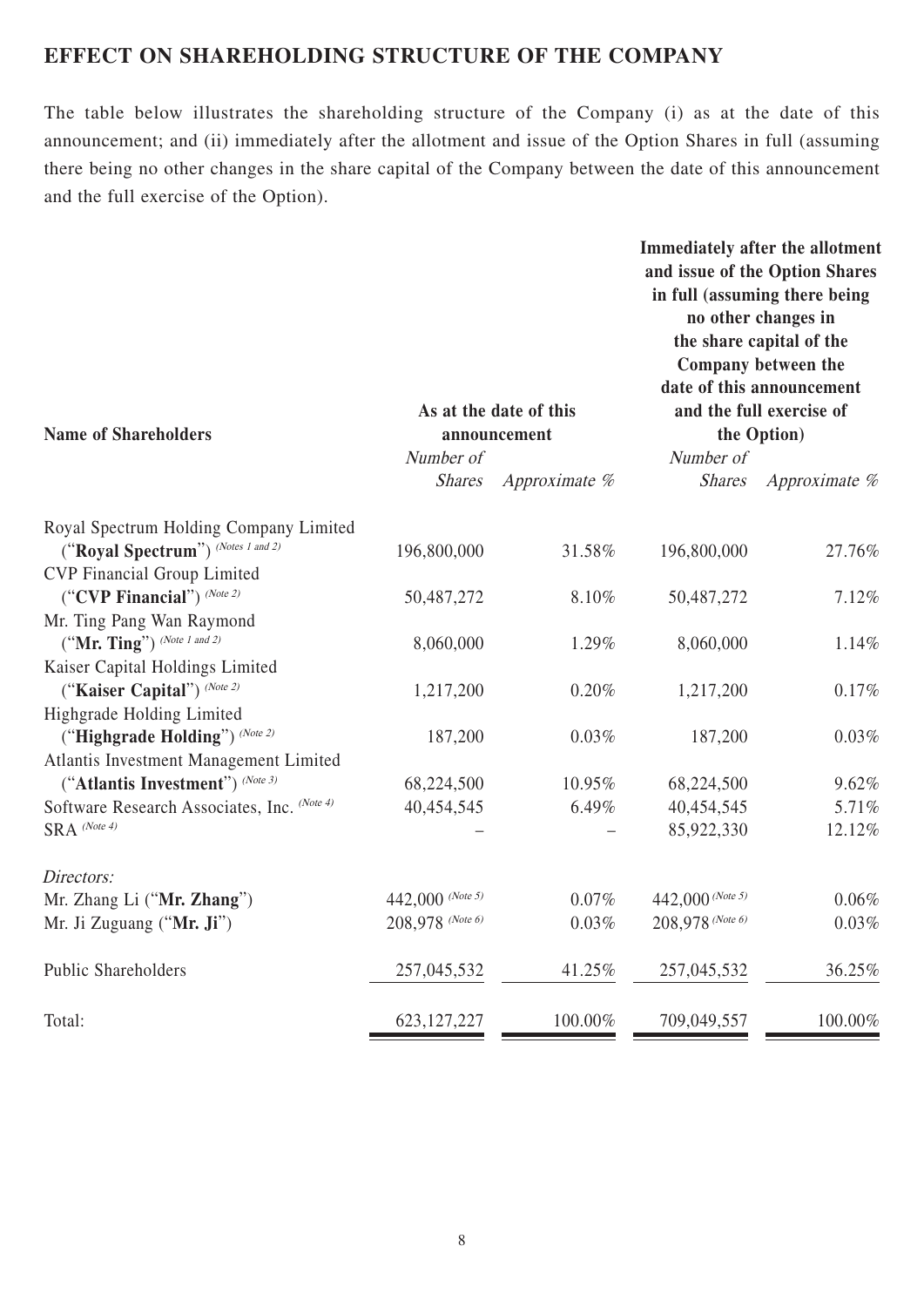#### Notes:

- 1. The entire issued share capital in Royal Spectrum is legally and beneficially owned as to 96.63% by Devoss Global Holdings Limited (the "**Devoss Global**") and 3.37% by Zhu Qin respectively. Devoss Global is deemed to be interested in the Shares held by Royal Spectrum.
- 2. Each of Devoss Global, CVP Financial, Kaiser Capital and Highgrade Holding is wholly-owned by Mr. Ting. Mr. Ting is deemed to be interested in 248,691,672 Shares, representing approximately 39.91% of the issued share capital of the Company, held by Devoss Global, CVP Financial, Kaiser Capital and Highgrade Holding under Part XV of the SFO.
- 3. Based on the notices of disclosure of interest filed by Atlantis Capital Group Holdings Limited ("**ACGHL**") and Ms. Liu Yang on 14 January 2022 respectively, Atlantis Investment is wholly-owned by ACGHL, which in turn is whollyowned by Ms. Liu Yang. As such, ACGHL and Ms. Liu Yang are both deemed to be interested in 68,224,500 Shares, representing approximately 10.95% of the issued share capital of the Company, held by Atlantis Investment under Part XV of the SFO.
- 4. Software Research Associates, Inc. is a direct wholly-owned subsidiary of SRA. As such, SRA is deemed to be interested in the Shares in which Software Research Associates, Inc. is interested in under Part XV of the SFO.
- 5. Ms. Chen Hua is the spouse of Mr. Zhang. Mr. Zhang is deemed to be interested in the Shares in which Ms. Chen Hua is interested in by virtue of the SFO.
- 6. Plan Marvel Investment Limited ("**Plan Marvel**"), being a company incorporated in the British Virgin Islands with limited liability, is wholly-owned by Mr. Ji. Mr. Ji is deemed to be interested in 208,978 Shares held by Plan Marvel by virtue of the SFO.
- 7. Certain percentage figures included in the above table are subject to rounding adjustments. Accordingly, figures shown as totals may not be an arithmetic aggregation of the figures preceding them.

## **LOAN EXTENSION AGREEMENT**

The principal terms of the Loan Extension Agreement are set out as follows:

| Date:                          | 6 June 2022                                                                               |
|--------------------------------|-------------------------------------------------------------------------------------------|
| Parties:                       | SRA, as lender;<br>(i)                                                                    |
|                                | Wine Financier, as borrower; and<br>(ii)                                                  |
|                                | Hackett Enterprises, the Company and Mr. Ting Pang Wan<br>(iii)<br>Raymond, as guarantors |
| Principal amount:              | JPY1,500,000,000                                                                          |
| <b>Extended Maturity Date:</b> | 30 September 2023                                                                         |
|                                |                                                                                           |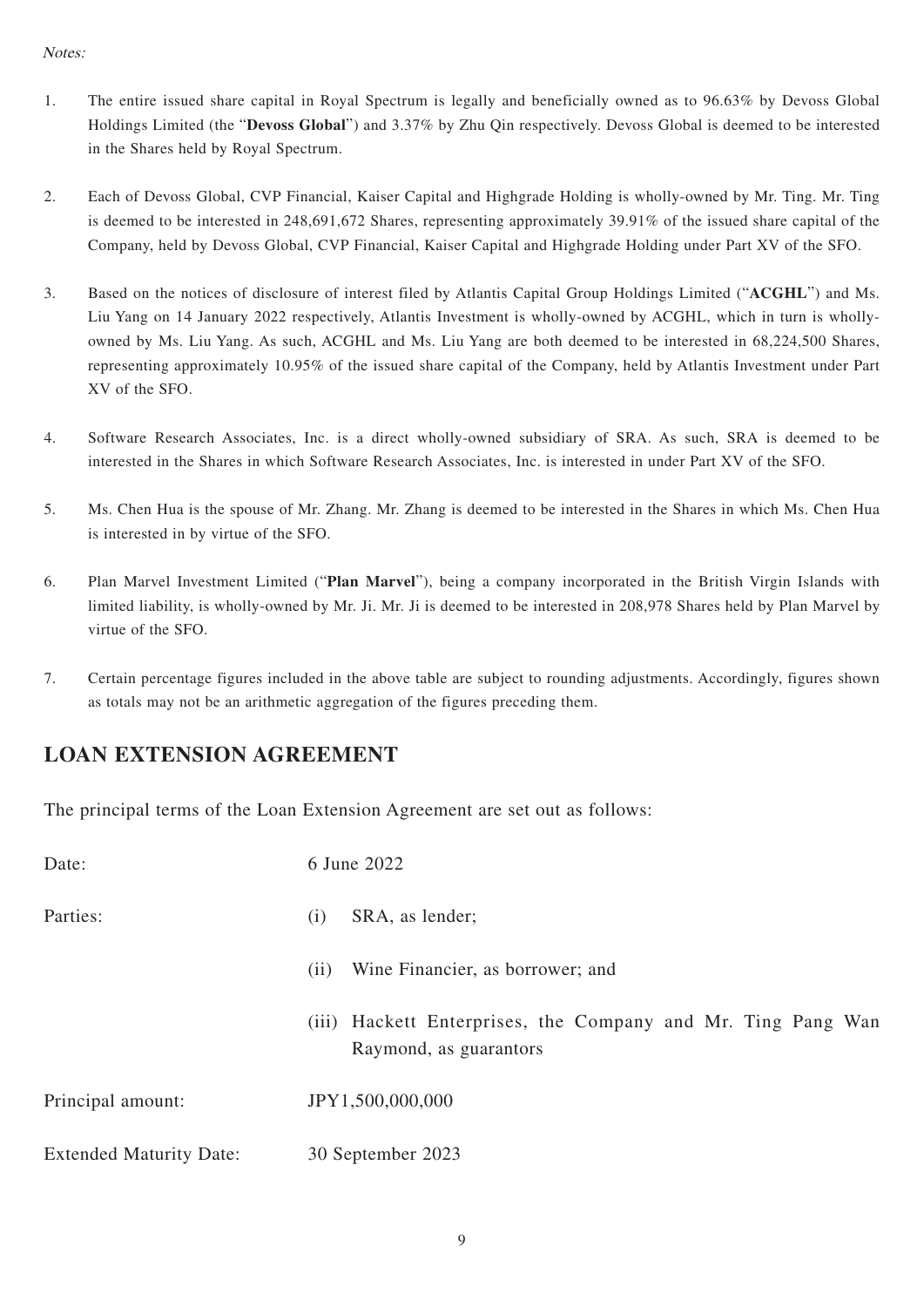Conditions precedent: The Loan Extension is conditional upon the fulfillment of the following conditions precedent:

- (a) all necessary consents, approvals and authorisations required to be obtained on the part of SRA in respect of the Loan Extension Agreement and the transactions contemplated thereunder having been obtained and remained in full force and effect;
- (b) all necessary consents, approvals and authorisations required to be obtained on the part of Wine Financier in respect of the Loan Extension Agreement and the transactions contemplated thereunder having been obtained and remained in full force and effect;
- (c) the Option Agreement having becoming unconditional (save for the condition for the Loan Extension Agreement to become unconditional); and
- (d) no event of default or potential event of default has occurred or is continuing to occur as at the date of the Loan Extension Agreement.

Save as disclosed, all other terms and conditions under the Original Loan Agreement shall remain in full force and effect.

## **INFORMATION ON SRA**

SRA is a company incorporated in Japan with limited liability. To the best of the Directors' knowledge, information and belief having made all reasonable enquiries, SRA is principally engaged in IT services. As at the date of this announcement, Software Research Associates, Inc., being a direct wholly-owned subsidiary of SRA, is interested in 40,454,545 Shares, representing approximately 6.49% of the issued share capital of the Company. As such, SRA is deemed to be interested in the Shares in which Software Research Associates, Inc. is interested in under Part XV of the SFO. As at the date of this announcement, Wine Financier, being an indirect non-wholly owned subsidiary of the Company, is indebted to SRA in the principal amount of JPY1,500,000,000.

Save as disclosed above and to the best of the Directors' knowledge, information and belief, having made all reasonable enquiries, SRA and its associates have no other interests in the Company.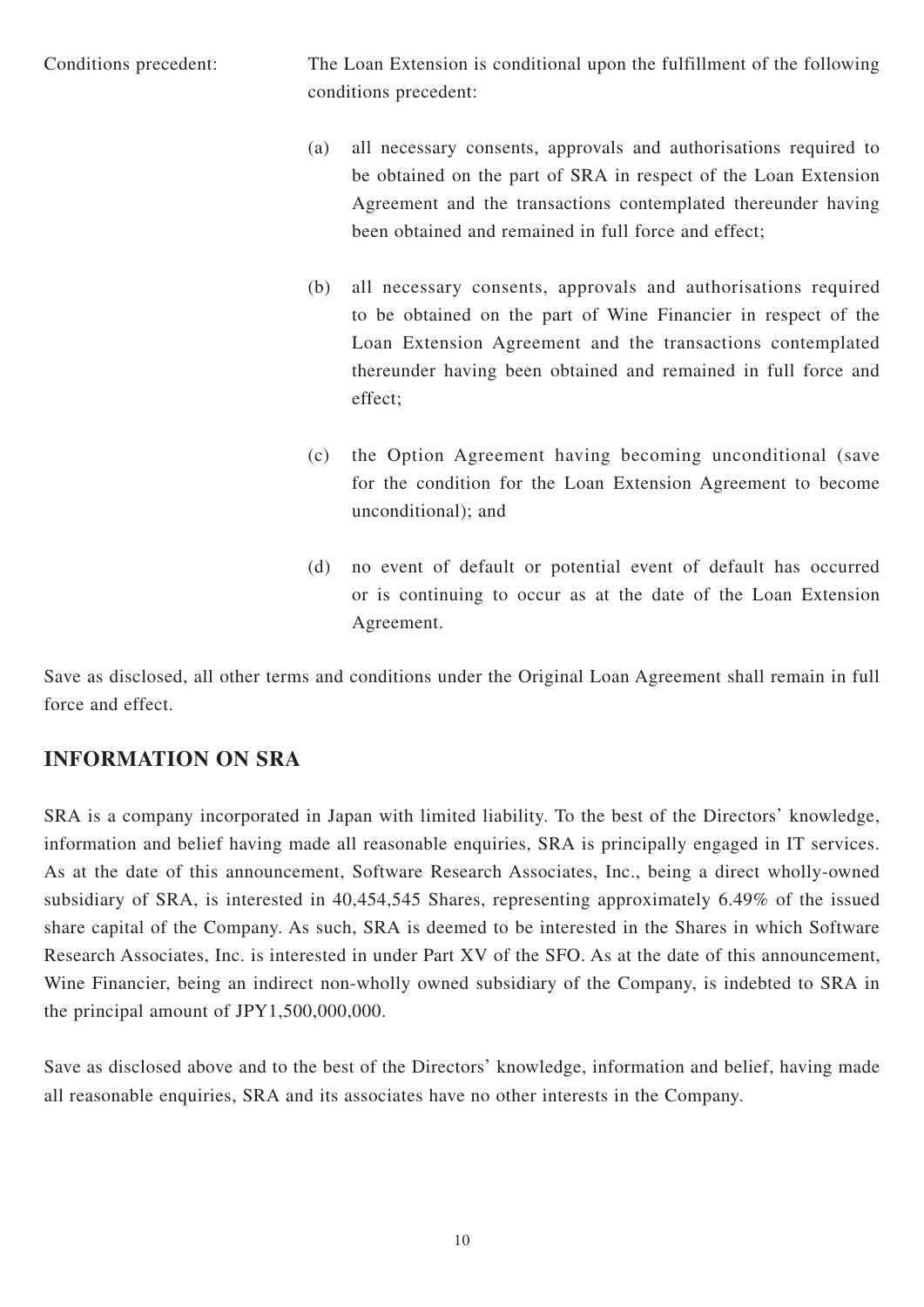# **INFORMATION ON THE GROUP, WINE FINANCIER AND HACKETT ENTERPRISES**

As at the date of this announcement, the Group is principally engaged in (i) retail sales and wholesales of wine products and other alcoholic beverages; (ii) provision of financial consultancy services; and (iii) provision of loan financing and loan referral services.

Wine Financier is a company incorporated in Hong Kong with limited liability and is principally engaged in referral financing services.

Hackett Enterprises is a company incorporated in the Republic of Seychelles with limited liability and is principally engaged in investment holding.

As at the date of this announcement, Wine Financier is wholly-owned by Hackett Enterprises, which in turn is owned as to 77% by the Company, 18% by Apex Treasure International Limited and 5% by Atlantis China Star Fund Limited. Atlantis Investment Management Limited is a substantial Shareholder and is interested in 68,224,500 Shares, representing 10.95% of the issued share capital of the Company. To the best of the Directors' knowledge, information and belief, having made all reasonable enquiries, both Atlantis China Star Fund Limited and Atlantis Investment Management Limited are ultimately and beneficially owned by Ms. Liu Yang.

# **REASONS FOR ENTERING INTO OF THE OPTION AGREEMENT AND THE LOAN EXTENSION AGREEMENT**

Having considered, among others, (i) the Loan in the principal amount of JPY1,500,000,000 indebted to SRA which was due for repayment on 30 September 2021 and remains outstanding as at the date of this announcement; and (ii) other equity financing such as rights issue would be relatively costly and timeconsuming, the Directors are of the view that the grant of the Option serves as a good alternative to cash repayment of the outstanding amount under the Loan which may not have an immediate dilution effect on the shareholding of the existing Shareholders as that in the case of other equity financing, such as placing of Shares, and the entering into of the Loan Extension Agreement also allows an extension of time for the Group to repay the outstanding amount under the Loan to SRA. In addition, the principal amount of the Loan may be set off against the Option Price payable by SRA on a dollar-for-dollar basis upon the exercise of the Option and the allotment and issue of the Option Shares, and therefore does not create any cashflow burden on the Group. Due to the set-off, no proceeds will be received by the Company upon the exercise of the Option.

In light of the above, the Directors (including the independent non-executive Directors) consider that the terms and conditions of the Option Agreement and the Loan Extension Agreement are on normal commercial terms, fair and reasonable and the Option and the Loan Extension are in the interests of the Company and the Shareholders as a whole.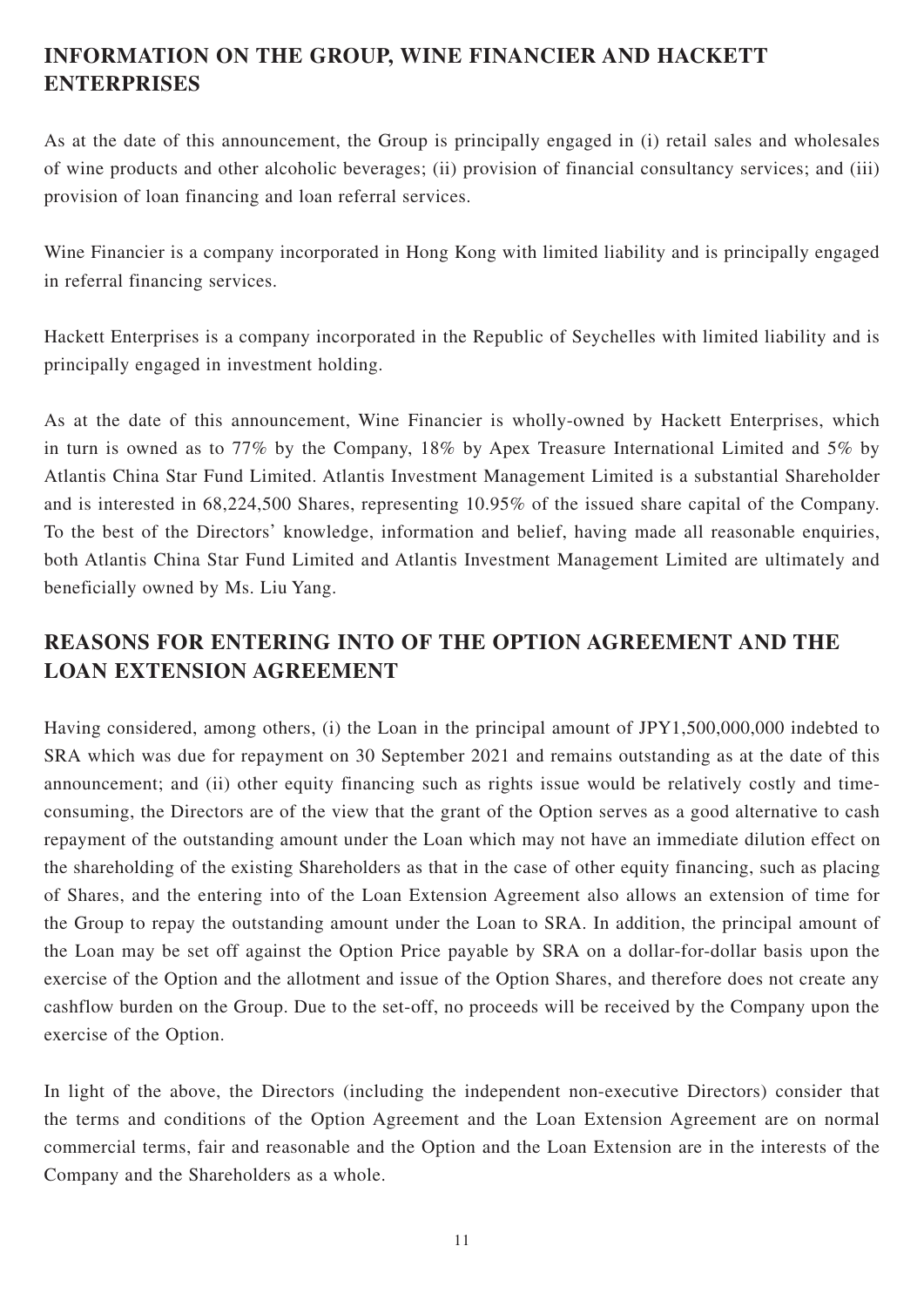## **FUND RAISING ACTIVITIES OF THE COMPANY IN THE PAST TWELVE MONTHS**

The Company has not conducted any fund raising activities during the past 12 months immediately prior to the date of this announcement.

## **GEM LISTING RULES IMPLICATIONS**

The Option Shares will be allotted and issued under the Specific Mandate. Application will be made by the Company to the Stock Exchange for the listing of, and permission to deal in, the Option Shares. The Company will not apply to the Stock Exchange for the listing of, and permission to deal in, the Option.

The Company will seek the Shareholders' approval at the EGM for the grant of the Specific Mandate to allot and issue the Option Shares.

Pursuant to Rule 21.02(1) of the GEM Listing Rules, the Option Shares to be issued on exercise of the Options must not, when aggregated with all other equity securities which remain to be issued on exercise of any other subscription rights, if all such rights were immediately exercised, whether or not such exercise is permissible, exceed 20% of the issued shares of the Company at the time the Options are issued. The options granted under share option scheme which comply with Chapter 23 of the GEM Listing Rules are excluded for the purpose of such limit.

## **GENERAL**

The EGM will be convened and held for the Shareholders to consider and, if thought fit, pass the ordinary resolution(s) to approve, among other things, the Option Agreement and the transactions contemplated thereunder (including but not limited to the allotment and issue of the Option Shares under the Specific Mandate). A circular containing, among other things, further details of the grant of Option and a notice convening the EGM, will be despatched to the Shareholders as soon as practicable.

As at the date of this announcement, Software Research Associates, Inc., being a direct wholly-owned subsidiary of SRA, is interested in 40,454,545 Shares, representing approximately 6.49% of the issued share capital of the Company. As such, SRA, being a party to the Option Agreement, together with its associates shall abstain from voting on the resolution(s) to approve the Option Agreement and the transactions contemplated thereunder at the EGM. Save as disclosed, to the best of the Directors' knowledge, information and belief having made all reasonable enquiries, no Shareholder has a material interest in the grant of Option, and therefore no other Shareholder is required to abstain from voting on the relevant resolution(s) in respect of the Option Agreement and the transactions contemplated thereunder to be proposed at the EGM.

**Option Completion and the Loan Extension are subject to the fulfillment or waiver (as the case may be) of the conditions precedent set out in the Option Agreement and the Loan Extension Agreement respectively and therefore the grant of Option and/or the Loan Extension may or may not proceed. Shareholders and potential investors of the Company are advised to exercise caution when dealing in the Shares.**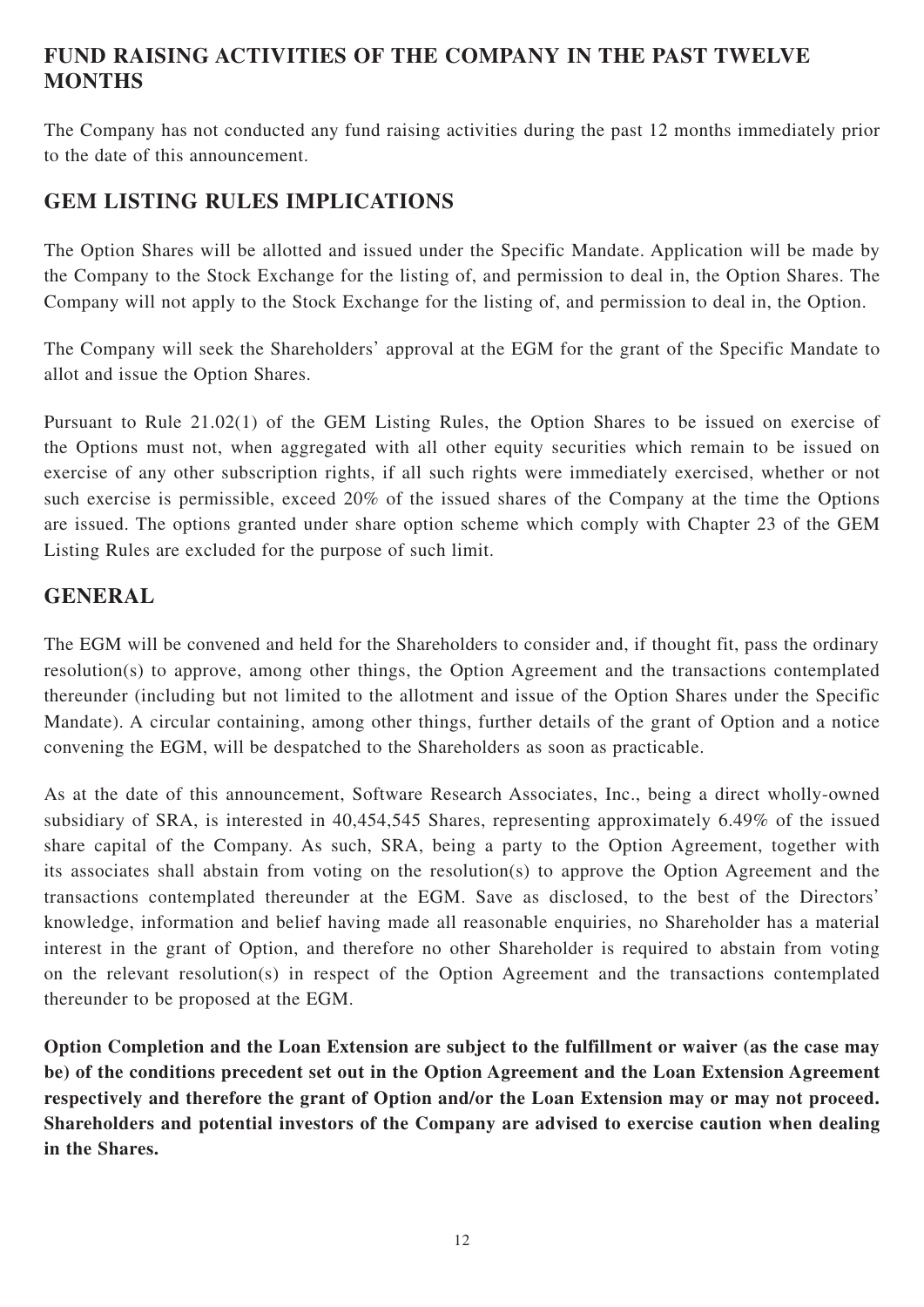# **DEFINITIONS**

Unless the context otherwise requires, capitalised terms used in this announcement shall have the following meanings:

| "associate(s)"           | has the meaning ascribed thereto under the GEM Listing Rules                                                                                                                                                                                                                                                                                 |
|--------------------------|----------------------------------------------------------------------------------------------------------------------------------------------------------------------------------------------------------------------------------------------------------------------------------------------------------------------------------------------|
| "Board"                  | the board of Directors                                                                                                                                                                                                                                                                                                                       |
| "Business Day(s)"        | a day (other than a Saturday, Sunday or public holiday and any day<br>on which a tropical cyclone warning no. 8 or above is hoisted or on<br>which a "black" rainstorm warning is hoisted between 9:00 a.m. and<br>5:00 p.m.) on which licensed banks are generally open for business in<br>Hong Kong throughout their normal business hours |
| "Company"                | Madison Holdings Group Limited, a company incorporated in the<br>Cayman Islands with limited liability, the issued shares of which are<br>listed on GEM of the Stock Exchange (stock code: 08057)                                                                                                                                            |
| " $Directory$ "          | directors of the Company                                                                                                                                                                                                                                                                                                                     |
| "EGM"                    | the extraordinary general meeting of the Company to be convened for<br>the purpose of approving, among other matters, the Option Agreement<br>and the transactions contemplated thereunder (including but not limited<br>to the allotment and issue of the Option Shares under the Specific<br>Mandate)                                      |
| "Extended Maturity Date" | 30 September 2023, being the extended maturity date of the Loan under<br>the Loan Extension Agreement                                                                                                                                                                                                                                        |
| "GEM"                    | GEM operated by the Stock Exchange                                                                                                                                                                                                                                                                                                           |
| "GEM Listing Committee"  | has the meaning ascribed thereto under the GEM Listing Rules                                                                                                                                                                                                                                                                                 |
| "GEM Listing Rules"      | the Rules Governing the Listing of Securities on GEM                                                                                                                                                                                                                                                                                         |
| "Group"                  | the Company and its subsidiaries (from time to time)                                                                                                                                                                                                                                                                                         |
| "Hackett Enterprises"    | Hackett Enterprises Limited, being a company incorporated in the<br>Republic of Seychelles with limited liability and a direct non-wholly<br>owned subsidiary of the Company as at the date of this announcement                                                                                                                             |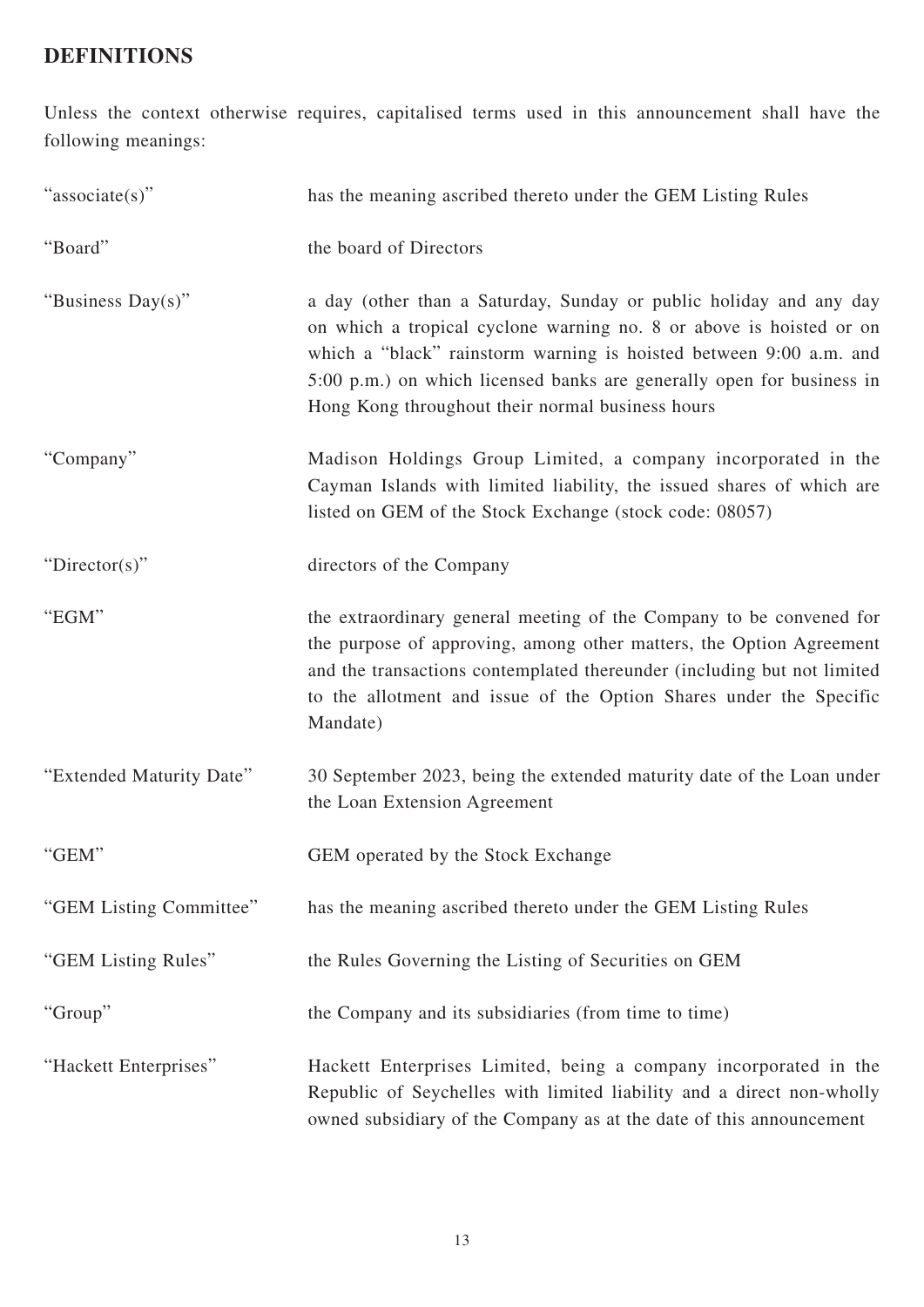| "Hong Kong"                   | the Hong Kong Special Administrative Region of the Peoples's<br>Republic of China                                                                                                                                                                                                                                                                                                                                                                                                                                          |
|-------------------------------|----------------------------------------------------------------------------------------------------------------------------------------------------------------------------------------------------------------------------------------------------------------------------------------------------------------------------------------------------------------------------------------------------------------------------------------------------------------------------------------------------------------------------|
| "Loan"                        | a loan in the principal amount of JPY1,500,000,000 owed by Wine<br>Financier to SRA subject to and upon the terms and conditions of the<br>Original Loan Agreement                                                                                                                                                                                                                                                                                                                                                         |
| "Loan Extension"              | extension of maturity date of the Loan upon the fulfillment of the<br>conditions precedent set out in the Loan Extension Agreement                                                                                                                                                                                                                                                                                                                                                                                         |
| "Loan Extension<br>Agreement" | the loan extension agreement dated 6 June 2022 and entered into by,<br>among others, SRA, the Company and Wine Financier, in relation to<br>the extension of the maturity date of the Loan to the Extended Maturity<br>Date                                                                                                                                                                                                                                                                                                |
| "Option"                      | the call option granted by the Company to SRA entitling SRA to require<br>the Company to allot and issue the Option Shares at the Option Price<br>at any time during the Option Period upon and subject to the terms and<br>conditions set out in the Option Agreement                                                                                                                                                                                                                                                     |
| "Option Agreement"            | the option agreement dated 6 June 2022 and entered into by the<br>Company, as issuer, and SRA, as subscriber, pursuant to which the<br>Company has conditionally agreed to grant the Option to SRA at a<br>nominal consideration of HK\$1.00, exercisable within the Option<br>Period, and SRA shall be entitled to require the Company to allot and<br>issue up to a maximum of 85,922,330 Option Shares at the Option<br>Price subject to the terms and conditions of the Option Agreement upon<br>exercising the Option |
| "Option Completion"           | completion of the subscription for and allotment and issue of, the<br>relevant Option Shares subject to the Option Exercise Notice                                                                                                                                                                                                                                                                                                                                                                                         |
| "Option Completion Date"      | the third Business Day following the date of the Option Exercise Notice<br>(or such other date as may be agreed between the Company and SRA in<br>writing)                                                                                                                                                                                                                                                                                                                                                                 |
| "Option Exercise Notice"      | the notice(s) to be served by SRA for the exercise of the Option during<br>the Option Period                                                                                                                                                                                                                                                                                                                                                                                                                               |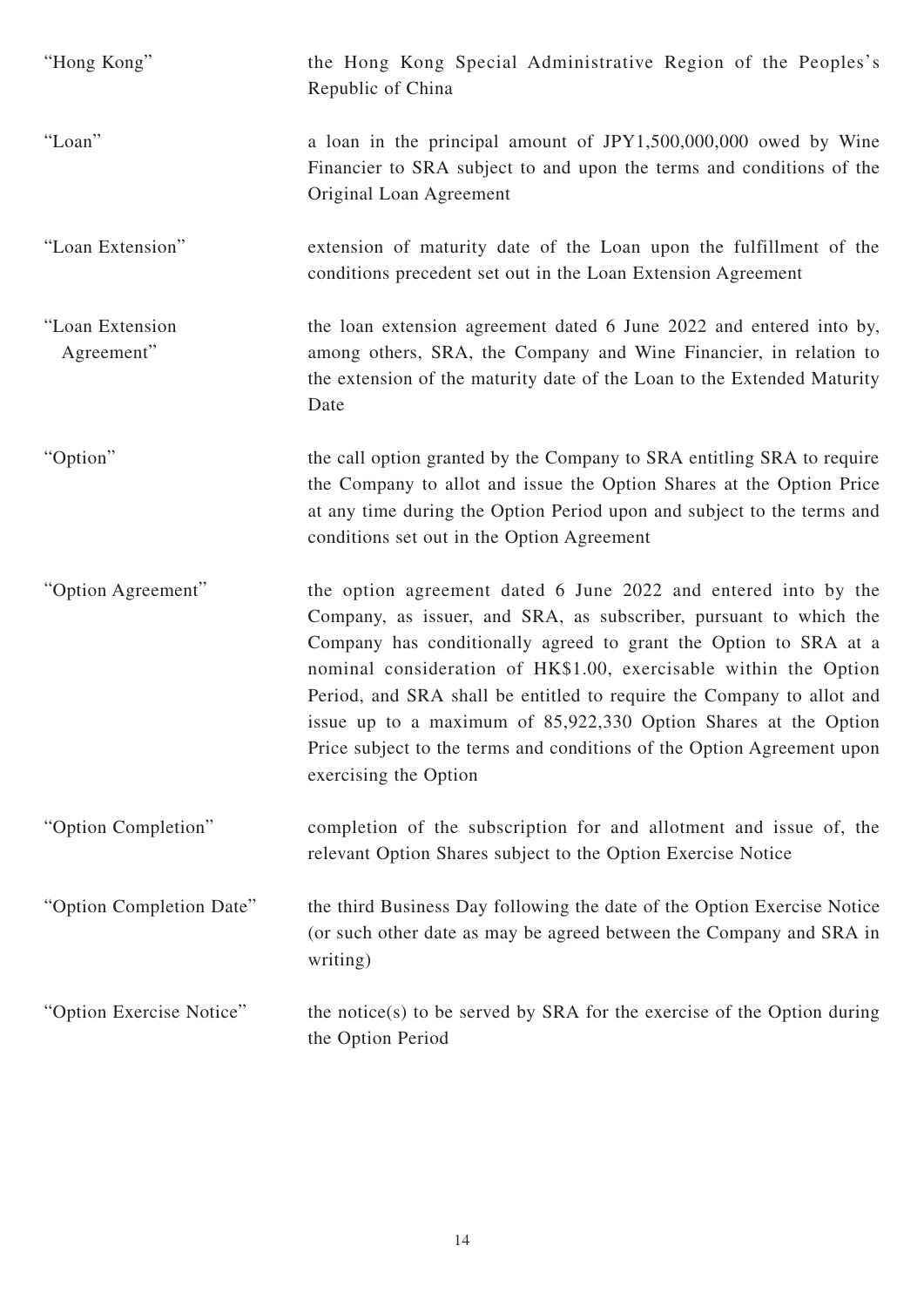| "Option Period"           | commencing on the date on which all of the conditions precedent set<br>out in the Option Agreement are satisfied or waived (as the case may<br>be) and ending at 5:00 p.m. on the Extended Maturity Date (i.e. 30<br>September 2023)                                                             |
|---------------------------|--------------------------------------------------------------------------------------------------------------------------------------------------------------------------------------------------------------------------------------------------------------------------------------------------|
| "Option Price"            | HK\$88,500,000, equivalent to HK\$1.03 per Option Share                                                                                                                                                                                                                                          |
| "Option Share(s)"         | up to a maximum of 85,922,330 new Shares                                                                                                                                                                                                                                                         |
| "Original Loan Agreement" | the loan agreement dated 2 April 2018 and entered into amongst SRA,<br>as lender, Wine Financier, as borrower, Hackett Enterprises and Mr.<br>Ting Pang Wan Raymond, as guarantors, pursuant to which SRA has<br>granted a loan in the principal amount of JPY1,500,000,000 to Wine<br>Financier |
| "SFO"                     | the Securities and Futures Ordinance (Chapter 571 of the laws of Hong<br>Kong)                                                                                                                                                                                                                   |
| "Share $(s)$ "            | the issued ordinary share(s) in the share capital of the Company                                                                                                                                                                                                                                 |
| "Shareholders"            | holders of the Shares                                                                                                                                                                                                                                                                            |
| "Specific Mandate"        | specific mandate to allot, issue or otherwise deal in additional Shares<br>to be sought from the Shareholders at the EGM to satisfy the allotment<br>and issue of the Option Shares upon the exercise of the Option                                                                              |
| "SRA"                     | SRA Holdings, Inc., a company incorporated in Japan with limited<br>liability                                                                                                                                                                                                                    |
| "Stock Exchange"          | The Stock Exchange of Hong Kong Limited                                                                                                                                                                                                                                                          |
| "Wine Financier"          | Wine Financier Limited, being a company incorporated in Hong Kong<br>with limited liability and an indirect non-wholly owned subsidiary of<br>the Company as at the date of this announcement                                                                                                    |
| "HK\$"                    | Hong Kong dollars, the lawful currency of Hong Kong                                                                                                                                                                                                                                              |